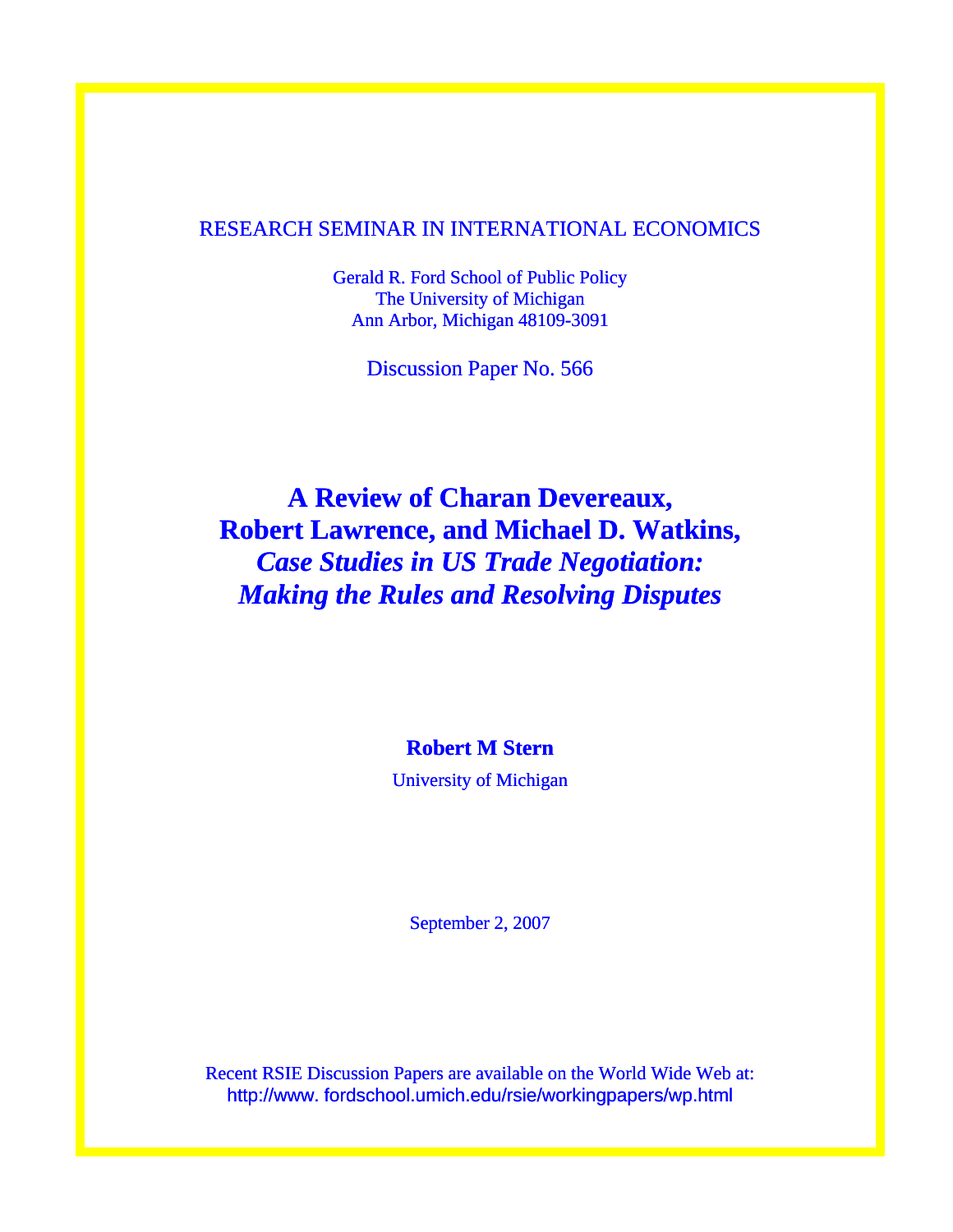## **A Review of Charan Devereaux, Robert Lawrence, and Michael D. Watkins,** *Case Studies in US Trade Negotiation: Making the Rules and Resolving Disputes*

#### Robert M. Stern\*

*Case Studies in US Trade Negotiation: Making the Rules, Vol. 1, and Resolving Disputes, Vol 2, by Charan Devereaux, Robert Lawrence, and Michael D. Watkins. (Peter G. Peterson Institute for International Economics 2006) are outstanding contributions that provide a magnificent depth of understanding of how U.S. trade policies and related initiatives are designed, negotiated, and implemented and how issues of dispute settlement of concern to the United States in the World Trade Organization (WTO) have been addressed and the efforts that have been made in seeking their resolution.* 

#### *1. Introduction*

Volume 1, *Making the Rules,* covers: trade-related aspects of intellectual property rights (TRIPS); the multilateral agreement on investment (MAI); fast track/trade promotion authority; the 1999 US-China bilateral agreement and the battle for permanent normal trade relations (PNTR); and the US-EU Mutual Recognition Agreements. The dispute settlement cases in Volume 2, *Resolving Disputes,* include: US-EU trade in hormonetreated beef; the EU banana regime; Kodak v. Fuji; US steel actions; Brazil's WTO cotton case; and the US-EU GMO dispute on agricultural biotechnology. The material in the two volumes is organized in the form of case studies developed at the Harvard University's John F. Kennedy School of Government (KSG) and used for instructional purposes.

#### *2. Making the Rules*

Each of the cases in Volume 1 is preceded by a discussion of the coverage of trade agreements, that is, whether the focus should be narrowly concentrated on trade-related issues such as tariffs and quantitative restrictions or be more broadly concentrated on the rules governing trade such as investment policy, competition policy, regulatory policies, or labor and environmental standards. Also discussed is how deeply trade agreements should reach beyond national boundaries and into the domestic economy and whether non-discrimination and transparency are to be sought in individual nations or whether there should be complete harmonization of policies across countries. The enforcement of trade agreements is another issue of importance that requires rules and procedures for resolving inter-country disputes that may arise. Further, the circumstances of developing countries may require special attention in trade agreements as to whether these countries may merit special and differential treatment in complying with the provisions of the agreements, including preferential trading arrangements. A final consideration is that trade agreements will affect governance domestically as well as relationships between countries. Volume 1 further provides an illuminating conceptual framework designed to enhance the understanding of the processes of negotiation and the strategies that the parties involved may employ.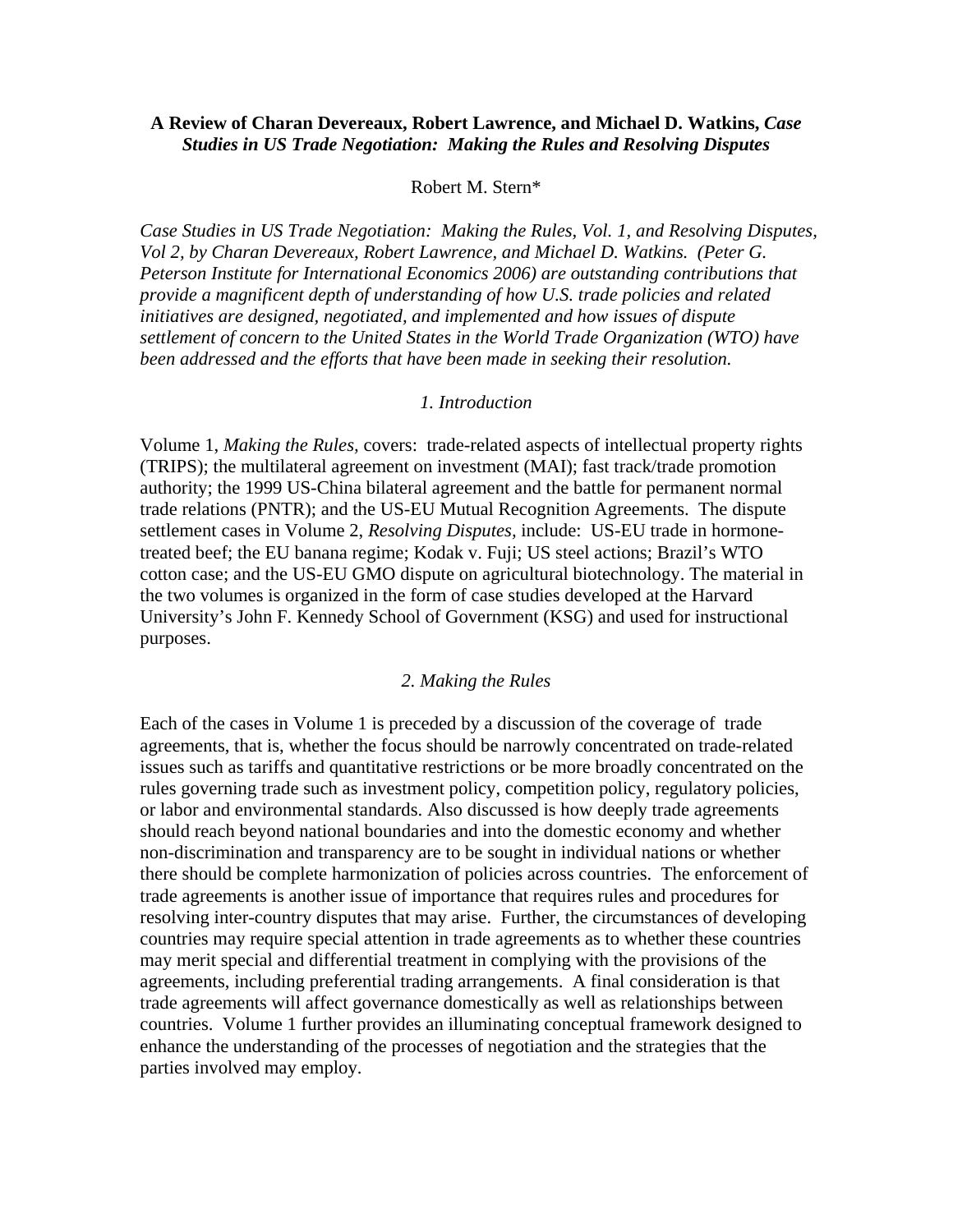The cases included in Volume 1 all deal with the policies, politics, and processes used in making rules to govern trade. Following discussion of the different aspects of the individual trade agreements just noted, each chapter is organized in a case format that traces in detail the background of the issues and the different phases of the negotiating process. What is remarkable about the cases is that they bring to life how the trade agreements unfolded politically in terms of the role of the different interest groups and government authorities. This is done based on personal interviews of key actors and documentation of the negotiating process based to a large extent on news reports and published statements of government officials and major stakeholders. Each chapter's case concludes with a negotiation analysis based on the conceptual framework of the negotiation processes and strategies referred to above. What then can be learned from the individual cases presented?

#### *2.1 The TRIPS Agreement*

The TRIPS agreement was negotiated during the Uruguay Round of multilateral trade negotiations (1986-94) with the intensive lobbying efforts especially by U.S. multinational firms in the pharmaceutical, software, and entertainment industries. The TRIPS agreement was designed to protect intellectual property rights primarily for the benefit of the advanced countries and possibly to the detriment of low-income developing countries. The TRIPS agreement was therefore a major departure from the principles of trade liberalization based on the General Agreement on Tariffs and Trade (GATT). TRIPS caused a backlash as concerns were raised that low-income developing countries would be unable to afford the essential medicines needed to treat such endemic diseases as HIV/AIDS, malaria, and tuberculosis. This led to negotiation of special measures at the 2001 WTO ministerial meeting in Doha and subsequently to help low-income countries obtain access to medicines.

#### *2.2 Multilateral Agreement on Investment*

As mentioned, the GATT system was focused on the reduction and removal of trade barriers. While an agreement on trade-related investment measures (TRIMS) had been negotiated during the Uruguay Round, it is noteworthy that there were no multilateral rules or agreements covering foreign direct investment (FDI) more broadly. An effort was made therefore to negotiate a multilateral agreement on investment (MAI) under the auspices of the Organization for Economic Cooperation and Development (OECD). What is noteworthy is that the OECD consists largely of high-income countries and is primarily an advisory body without enforcement powers. The idea was that if the OECD members could agree on the principles of an MAI, developing countries could then be induced to join. It turned out however that there was widespread opposition to an MAI by a large number of non-governmental organizations and many developing countries. Also, some high-income countries backed away from the MAI when they realized that some of its investment provisions might be a significant intrusion on their national sovereignty. As a consequence, many countries have negotiated bilateral investment treaties that deal with important issues and represent less of a threat to sovereignty.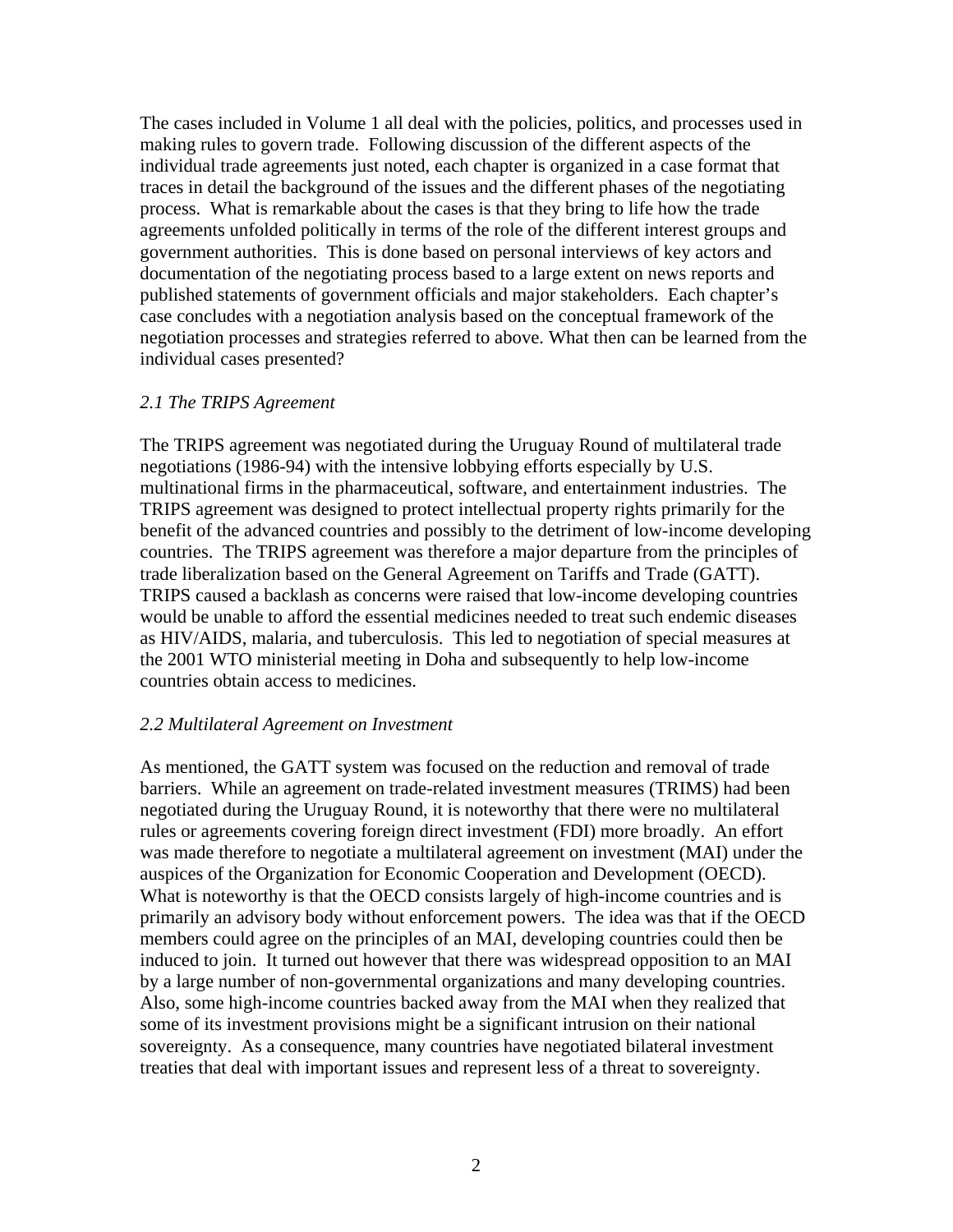### *2.3 Fast track/Trade Promotion*

Fast track/trade promotion authority has been a cornerstone of U.S. trade negotiations since 1974. The president is given authority to negotiate trade agreements, and the Congress can only vote yes-or-no without any amendments or changes once an agreement has been submitted. This authority grew out of a situation in which the Congress opposed some of the concessions that had been negotiated in the Kennedy Round of GATT negotiations in the 1960s and mandated some changes to be made. As a result, it became clear that other countries would not enter into trade negotiations with the United States if there was some likelihood that the U.S. Congress were able to withdraw or revise the negotiations. Congressional opposition to fast track authority was built up in the early1990s when the United States entered into negotiations with Mexico and Canada for a North American Free Trade Agreement (NAFTA). There was a fear that U.S. workers would be displaced by low-wage Mexican workers. It was only when President Clinton opted to negotiate side agreements on labor and the environment that the NAFTA was approved by a very small margin in the Congress in 1994. Afterwards, the fast track authority lapsed, and it was restored only in 2002 and renamed trade promotion authority at a time when the Bush Administration had majorities in both houses of Congress. It is noteworthy that the president's trade promotion authority expired on June 30, 2007, and there is a question of when and under what conditions it might be revived with the Democrats in the majority in the Congress and with a Democrat possibly elected as president in November 2008.

## *2.4 China's WTO Accession and Permanent Normal Trade Relations*

China became a member of the WTO in December 2001. Although China was not previously a member of the WTO, the United States had granted it most-favored-nation (MFN) trade status in 1979, thus enabling China to avoid having to pay the much higher U.S. import duties that dated back to the 1930s. Nonetheless, U.S. law mandated an annual Congressional review of China's trade status, and this provided Congress an opportunity to call attention to alleged human rights abuses in China, to express concern over national security vis-à-vis China and its policies towards Taiwan, and to criticize China's policies that were allegedly responsible for the U.S. bilateral trade deficit. Since China was in any case to become a WTO member, the issue was that the United States had to give up its annual review and to grant China permanent normal trade relations (PNTR). It was only with a vigorous public relations campaign by the Clinton Administration and the support of the U.S. business community that enough votes were obtained to support PNTR for China and overcome the opposition of some members of Congress and organized labor.

The controversy over granting PNTR to China is pertinent to the present situation regarding Russia's accession to WTO membership. As in the case of China, the United States has granted MFN status to Russia. But Russia technically remains subject to a U.S. Cold War trade provision known as Jackson-Vanik, which links the trade status of many communist or formerly communist countries to their human rights and emigration policies. As a fellow WTO member, the United States would therefore be required to lift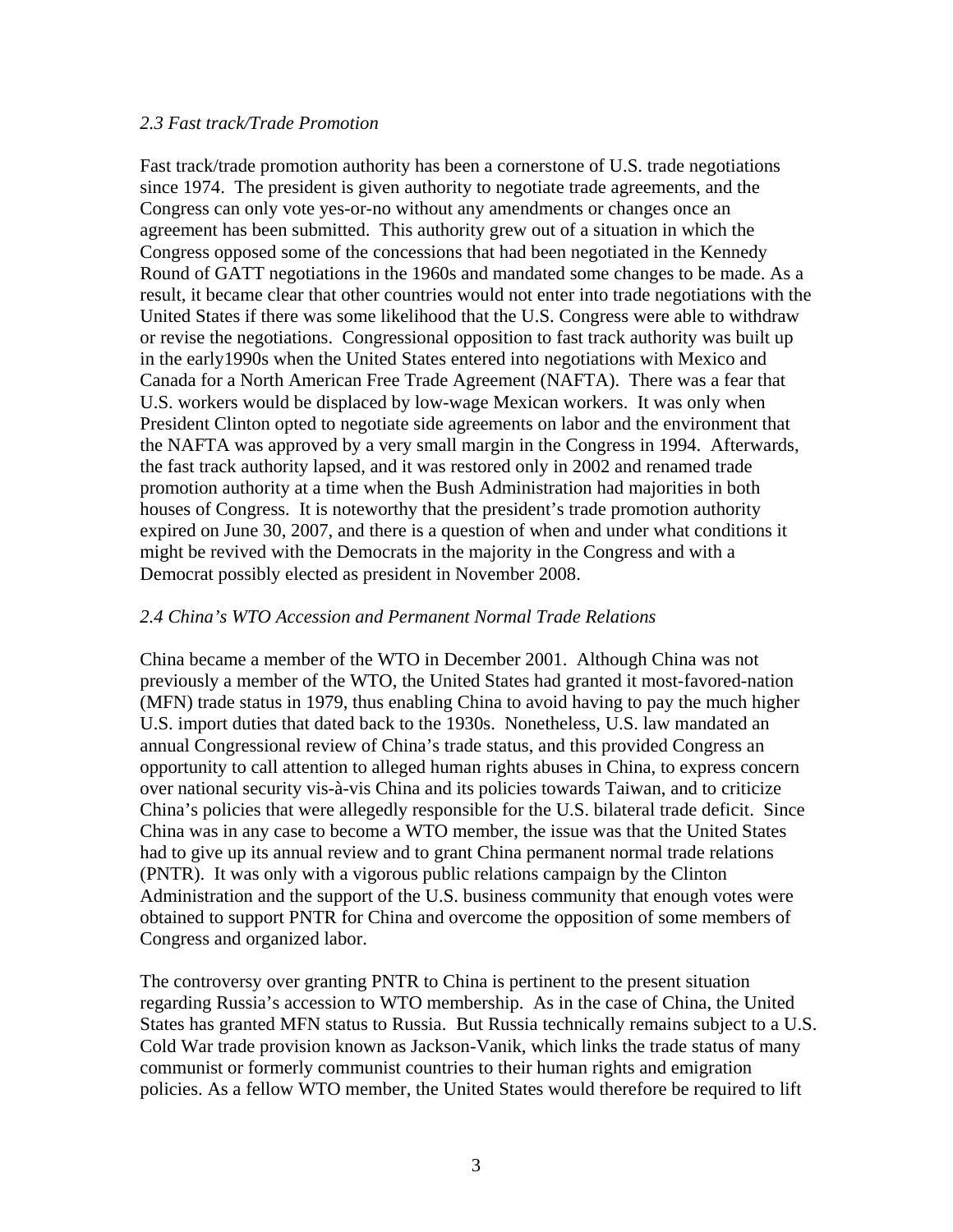that provision and permanently provide Russia the same degree of market access it provides every other WTO member. PNTR for Russia has been held up for some years as Russia has been accused of numerous violations of intellectual property rights and the failure to apply effective science-based sanitary and phytosanitary (SPS) measures for a number of agricultural products. Criticisms have also been made of Russia's industrial subsidies and pricing of energy products. While bilateral negotiations have been underway for some time on these issues, the granting of PNTR to Russia has yet to be addressed by the U.S. Congress. It is likely accordingly that there will be considerable discussion and debate on the issues in the near future, and it will remain for a post-Bush administration to decide whether and how PNTR is to be supported politically with respect to Russia.

#### *2.5 US/EU Mutual Recognition Agreements*

The US-EU mutual recognition agreements (MRAs) refer to agreements covering bilateral inspection, testing, and certification for a variety of traded products, including medical devices, pharmaceuticals, recreational craft, telecommunications, electromagnetic compatibility (EMC) services, and electrical equipment. Negotiations on MRAs, which were completed in 1998, were designed to eliminate red tape and duplication of product testing and standardization with the objective of lowering costs for the sectors involved. What is interesting about MRAs is that their negotiation took place outside of the WTO and involved national regulatory agencies as well as or in lieu of trade agencies. It was also the case that representatives from business firms played important roles in the negotiations under the auspices of the Transatlantic Business Dialog (TABD). The negotiation of MRAs was thus decidedly different than negotiating changes in tariffs and non-tariff barriers. Much can be learned from this case therefore that may prove useful in the current EU-US trans-Atlantic negotiations that were launched in 2007 with the support of the German Prime Minister, Angela Merkel. Sectoral agreements to be negotiated include automobiles, financial markets, antitrust/competition law, chemicals, accounting, and pharmaceuticals.

The cases in Volume 1 thus cover a variety of interesting and important negotiations on trade and related agreements. These cases provide useful insights and understanding of the economic and political complexities of the important issues involved and are therefore of great value to trade specialists. They may also provide a template for related negotiations that are now in progress or that will begin in the near future.

#### *3. Resolving Disputes*

With the advent of the WTO in January 1995, a new system for resolving disputes was created. It was designed to strengthen the system and to facilitate its operation by imposing time lines and procedures for the presentation, adjudication, and settlement of cases. The introductory chapter summarizes the six cases of dispute settlement to be covered and presents a brief and informative survey of the GATT system and the foundation of the WTO during the Uruguay Round of multilateral trade negotiations (1986-94). It then analyzes the structural, political, and psychological barriers that may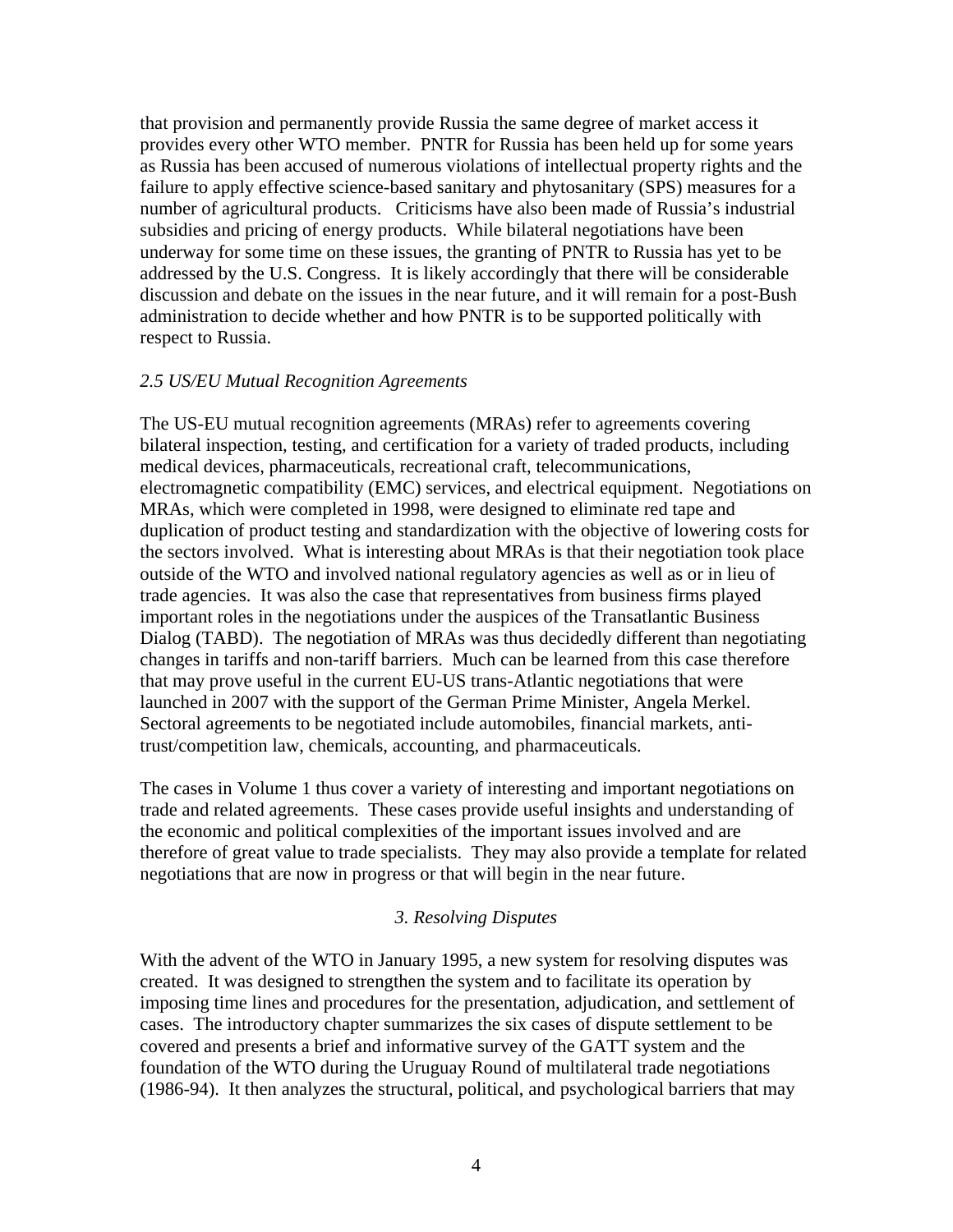arise in negotiating the resolution of disputes and the design of alternative dispute resolution systems. A contrast is drawn between the GATT system of dispute resolution in which diplomacy played a central role and the WTO system that is much more formalized and based on principles of jurisprudence. Some important features of the WTO system include the role of precedents in adjudicating cases, the discretion that some countries exercise in complying with rulings, the limits placed on private counsel in presenting cases, and the inability to force compliance with rulings. It is also noted that countries may seek to "game" the system by intentionally breaching their WTO commitments for domestic political reasons by delaying the implementation of new legislation or the introduction of adjustment-assistance programs. There may also be cases in which the objective is to challenge ambiguous trade rules and policies. Finally, for strategic reasons, WTO member countries may form coalitions in bringing cases.

Each case presented is prefaced by a discussion of the historical context of the dispute involved and the events leading up to the filing of the official dispute in the WTO. At the end of each chapter, there is an analysis that summarizes the main features and outcome of the case.

## *3.1 Hormone-Treated Beef*

The case of hormone-treated beef had its origin in the EU ban on beef using growthpromoting hormones, including imports from the United States. The United States viewed the EU action as protectionist and designed to protect the EU beef market by unsupported scientific claims about the detrimental health effects on consumers. For its part, the EU argued, according to the precautionary principle, that health issues should be decided in response to the interests of its citizens. The United States filed a formal complaint against the EU in April 1996, and its position was later upheld by the WTO on the grounds that the EU had violated the WTO sanitary and phytosanitary (SPS) agreement. Nonetheless, the EU chose not to respond, on the grounds that it could prohibit or restrict products that were suspected, but not proven to be harmful. The United States then chose to impose sanctions on imports from the EU in the form of tariffs on particular products of key interest to some individual EU member countries. While the EU has made some changes in policies permitting the use of beef hormones, its ban and the U.S. retaliatory tariffs remain in place. This case thus illustrates the difficulty in using the WTO dispute settlement mechanism when health and safety concerns are at issue and the parties differ in their assessment of the risks involved.

## *3.2 The EU Banana Regime*

The banana dispute is particularly interesting because it was orchestrated by the Office of the US Trade Representative on the initiative of the Chiquita and Dole corporations who had major interests in investments in banana production in Central and South America. When the EU moved to a Single Market in the early 1990s, it revised its quota regime on banana imports to expand the benefit to former colonies in the Africa/Caribbean/Pacific (ACP) region to the detriment of bananas produced by the U.S. multinationals and other producers not covered by the ACP preferences. There is evidence that the Chiquita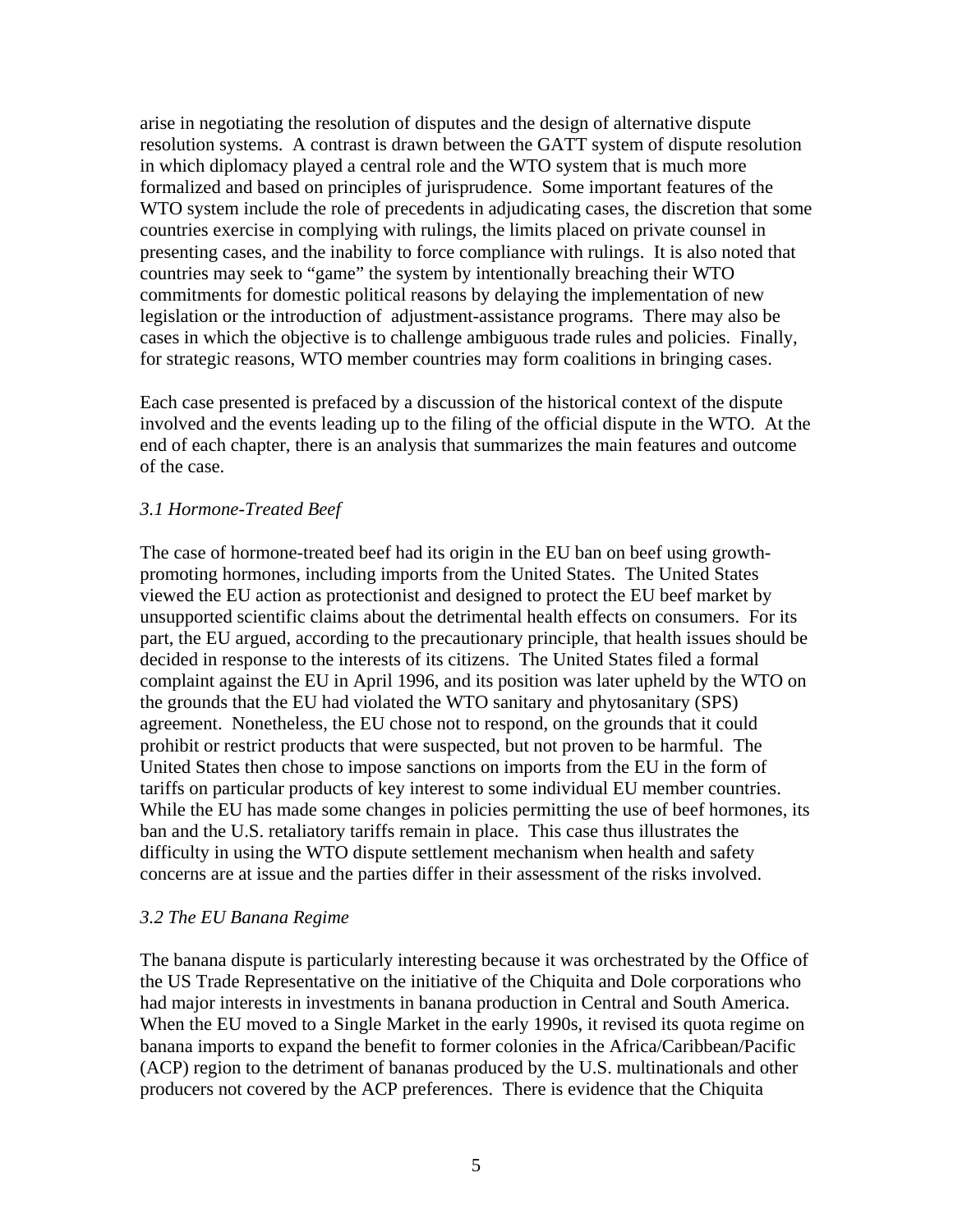Corporation was deeply involved in influencing the USTR action through the political contributions that were made to both political parties. The United States was joined by some other WTO members in this action, and the WTO ruled against the EU quota arrangements. The EU was slow to respond to the unfavorable ruling, and this led the United States to impose retaliatory tariffs, which remained in place pending a new system of import tariffs that the EU has developed that permits greater imports from producers outside the ACP grouping. What is striking about this case is that the United States has virtually no domestic production of bananas but was nonetheless able to use its influence on behalf of some influential U.S. multinational corporations and at the same time to help reduce the discriminatory effects of the EU banana import regime.

### *3.3 Kodak-Fuji Film*

The Kodak-Fuji photographic film dispute was initiated in late 1996 by Kodak's alleged difficulties in penetrating the Japanese market in which Fuji had the predominant share. At issue was the extent to which the Japanese Fair Trade Commission applied its regulations of the domestic market for films to benefit Fuji and to limit the competition of foreign competitors like Kodak. The Kodak case was also based on the claim that there were a variety of informal trade barriers that prevented their expansion in the Japanese film market. The WTO later essentially denied all of Kodak's allegations and ruled in favor o Fuji. The Kodak-Fuji dispute is interesting because it followed along the same lines as a number of previous disputes that the United States had pursued vis-à-vis Japan on a bilateral basis under existing U.S. law. That is, under Section 301 of the U.S. Trade Act, the United States could bring unilateral actions against trading partners that were allegedly harming U.S. commercial. With the advent of the WTO, such unilateral actions were no longer possible since they could now be challenged in the new WTO dispute settlement mechanism.

## *3.4 US Steel Safeguards Tariffs*

In March 2002, the Bush Administration imposed safeguards tariffs on some types of imported steel. This was in response to the intense lobbying pressures of the domestic steel producers and union representatives to deal with the problems posed by the alleged surge of imported steel resulting from the foreign financial crises of the late 1990s. The facts of this case were in dispute, and there was no clear evidence of substantial injury for the steel firms and workers involved. Yet the action was taken even though the Bush Administration knew that it would be challenged in the WTO, which turned out to be the case as the EU filed an action challenging the U.S. import tariffs. The rationale for the Bush Administration appears to have been that, while WTO-inconsistent, the imposition of the safeguards tariffs would buy time for the aid to benefit the U.S. steel producers and workers. This is because of the various steps involved in implementing a dispute settlement action. In any event, the WTO ruled in favor of the EU, and the Bush Administration removed the tariffs in the face of potential EU retaliation. This case thus illustrates how a country can "game" the WTO dispute settlement system at least for a while, but, in the final analysis the WTO system becomes effective.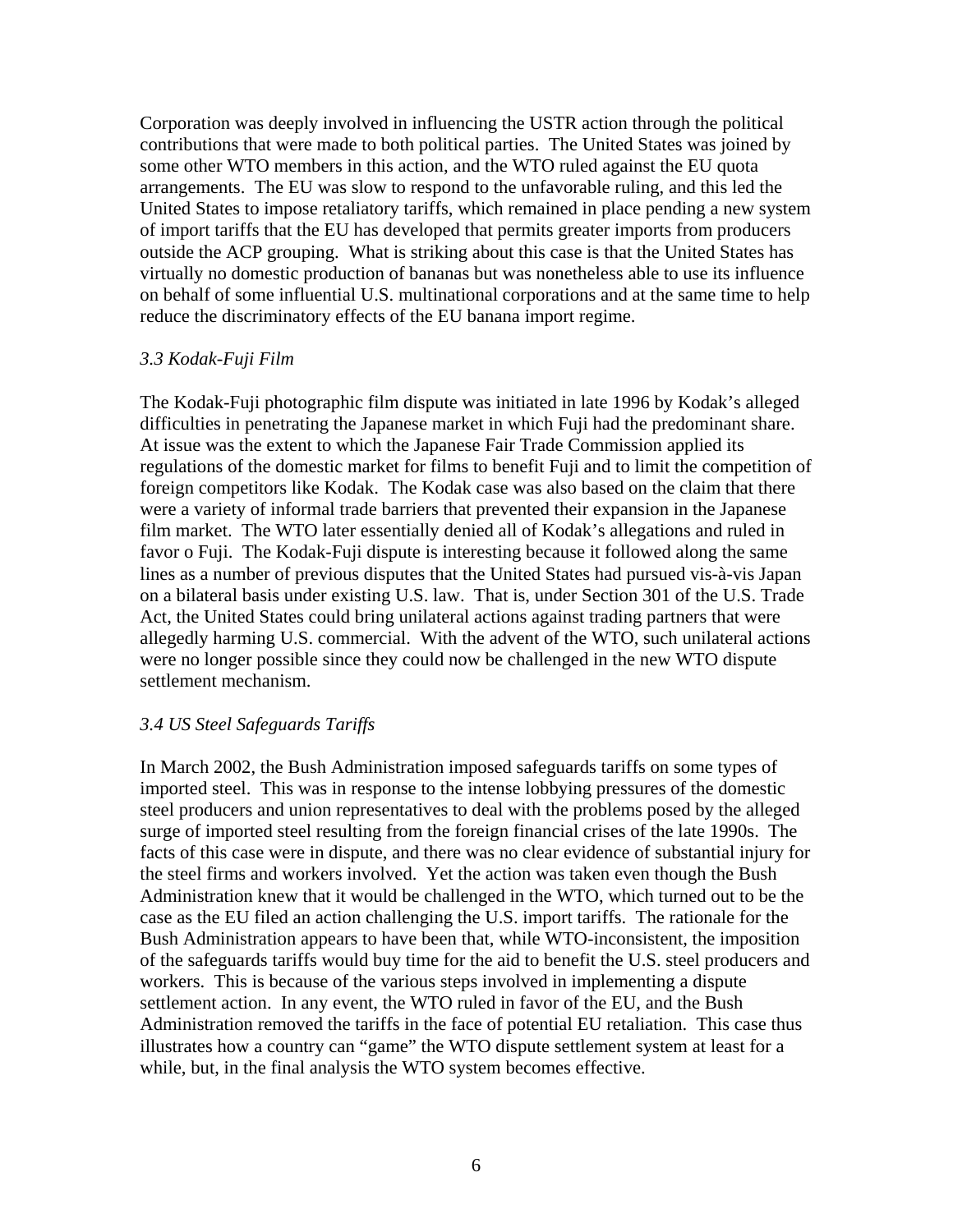## *3.5 Brazilian Cotton*

Brazil brought a case against the United States in September 2002 challenging the U.S. agricultural subsidies on cotton that allegedly reduced the world price considerably. Drawing a line between subsidies that may be "trade distorting" and other subsidies is one of the most vexed issues in international trade relations. There is greatest agreement on direct export subsidies, which are widely seen to be a form of reverse tariff. They are prohibited on manufactures and, since the Uruguay Round, they are seen as negotiable concessions on agricultural products. In agricultural trade, the attempt was made during the Uruguay Round to distinguish between subsidies that were "trade distorting" and other subsidies. Since countries agreed to place caps on their subsidization of exports and other actionable subsidies, the classification of subsidies into the different categories became operationally important. The dispute about cotton subsidies reveals where the WTO Dispute Settlement Body (DSB) draws this particular line.

The DSB found that certain U.S. domestic cotton support programs could be considered as subsidies that might violate commitments under WTO Agreements. One such program consisted of direct payments to farmers, although these were not related to prices or production. The DSB, however, noted that payments were conditional on farmers not growing certain alternative crops (and it thus interfered with market signals). Countercyclical payments to farmers were another such program: these had been introduced in the late 1990s when world cotton prices fell heavily. They were intended as a form of income support, but the DSB ruled that they were an actionable subsidy because the base price in the program was high in relation to world prices.

The reasoning of the DSB in the cotton case appears applicable to several other crops of major exporting countries, particularly the United States. Thus, the DSB rulings could place significant restrictions on the domestic agricultural programs that major exporters are able to pursue while remaining compliant with WTO Agreements. It seems very probable that these restrictions are greater than what countries assumed at the time that they negotiated the Agreements. It is also true, however, that at least in the case of U.S cotton, the problem stems partially from a shift in U.S. domestic agricultural policy since the time of the Uruguay Round negotiations. This was evident in the 2002 Farm Bill, which formally incorporated a partial reversion to price support programs.

The broader issue is that the rulings of the DSB may, in the eyes of many, upset the balance of concessions and obligations that countries agreed to in the Uruguay Round. Rulings that are perceived to alter this balance significantly strike at the principle of reciprocity on which trade negotiations depend. It could be said that the DSB has tended to hand down rulings that are on the side of the economic angels, not on the side of the political realists who actually negotiated the Agreements. What appeared to guide the DSB in deciding whether or not disputes were trade distorting was a model of a freely competitive market. Not for the first time, however, this model sometimes clashed with the political realities that negotiators had to contend with in formulating multilateral trade agreements.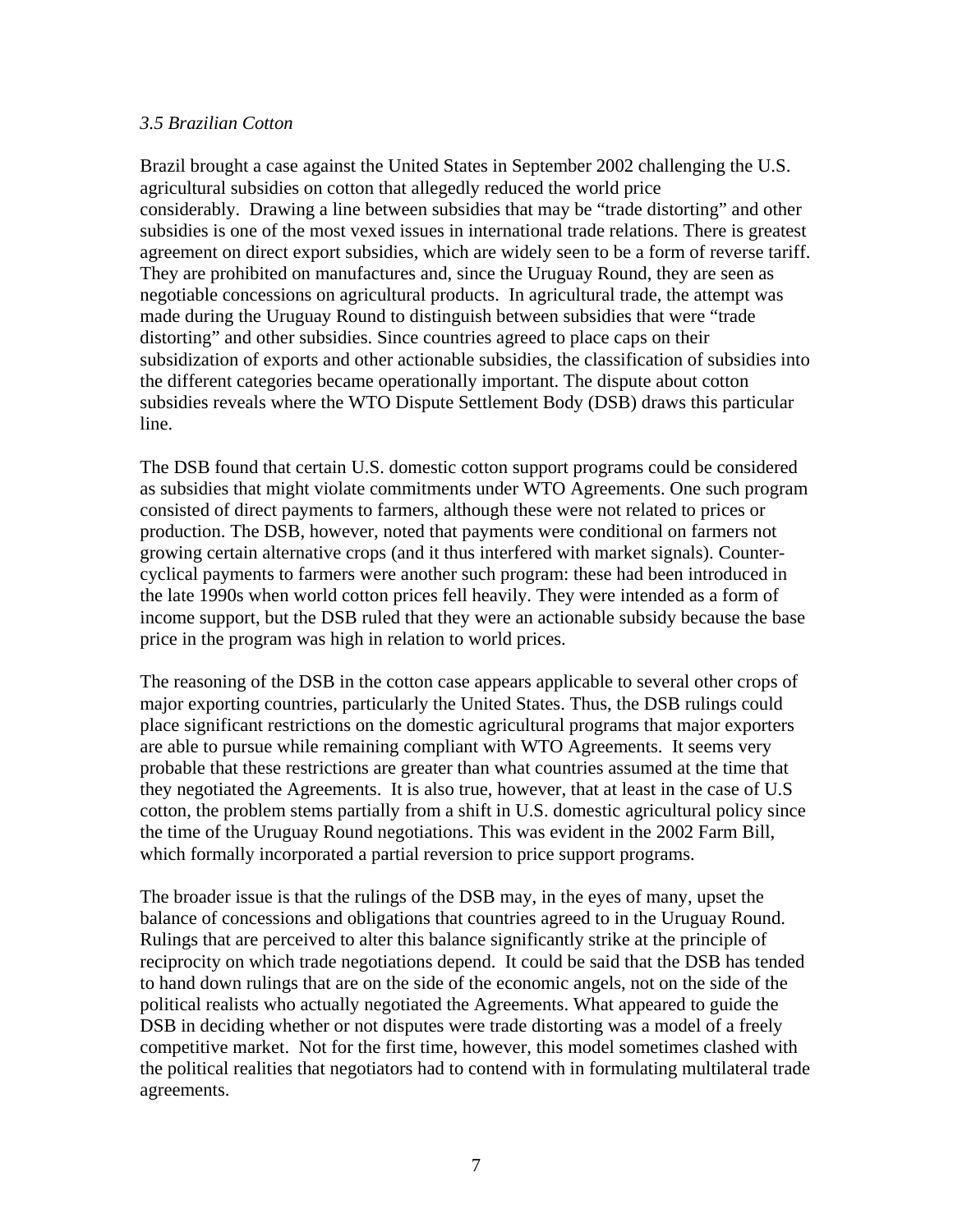Brazil also brought a case on sugar against the EU. Both the sugar and cotton cases were brought by Brazil as part of a strategy to press the EU and the US to reform their agricultural policies in the context of the Doha Round negotiations. The EU, which was in the process of reforming its sugar regime, stated that it would comply with the recommendations of the DSB. In the case of cotton, the DSB authorized Brazil to take retaliatory action against the US for failure to comply with major parts of its recommendations. However, in agreement with the US, Brazil suspended action, pending the outcome of the Doha Round negotiations.

The Brazil cotton and sugar rulings seem to take the DSB beyond its proper function, which is to preserve and protect the balance of concessions and the supporting rules governing agricultural policies that had been negotiated among members in the Uruguay Round. It will be interesting therefore to see what future dispute settlement actions agricultural producing countries might take and how the United States and other developed countries may be required to make changes in their domestic agricultural support programs.

## *3.6 Genetically Modified Crops*

Beginning especially in the 1990s, the production of genetically modified (GM) crops, particularly corn and soybeans, was greatly expanded in the United States. The U.S. regulatory system did not distinguish between GM and non-GM crops. But this was not the case in the EU in which a separate regulatory approach for GM crops was adopted and a moratorium was placed on new GM products in 1998 to the apparent detriment of U.S. exporters. As a consequence, the U.S. brought an action against the EU on the grounds that the EU had violated the WTO sanitary and phytosanitary (SPS) agreement that had been negotiated during theUruguay Round and that required that the determination of risk for designated products should be science based. The WTO upheld the U.S. position in early 2006. But the EU position is that it can use the precautionary principle to safeguard the health of its consuming public, pending additional and more authoritative research. The issue here thus parallels the beef-hormone case noted above with regard to the differences between the U.S. and EU regulatory policies on food products.

## *3.7 Issues of Fairness in WTO Dispute Settlement[1](#page-8-0)*

The multilateral system of agreements that governs trade relations among the member countries of the WTO rests mainly on recognition of mutual advantage. The agreements overcome the Prisoner's Dilemma that faces states in their relations with each other. States enter into the agreements because they trust that others will also comply with their terms. This implies that states regard the system of agreements as broadly fair; otherwise, they would have an incentive not to comply. Of course, in relations between the strong and the weak, the exercise of power may also be influential in inducing the weak to comply. Both cooperation for mutual advantage and the exercise of hegemonic power are thus at work.

 $\overline{a}$ 

<span id="page-8-0"></span><sup>&</sup>lt;sup>1</sup>The discussion that follows is adapted from Brown and Stern  $(2007)$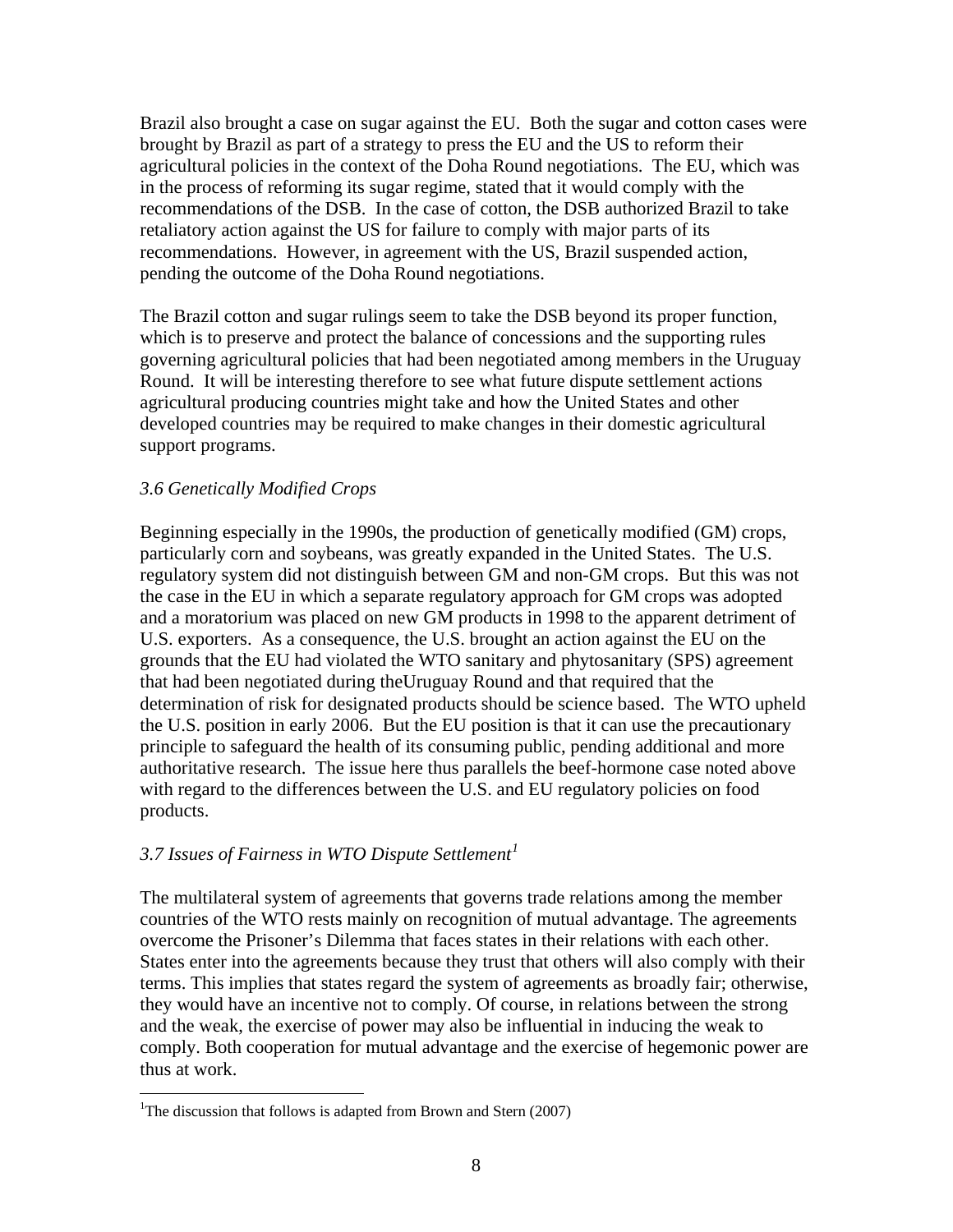The perception of fairness evidently plays some role in sustaining the trading system, and it is this role that accords such importance to the dispute settlement process. It is not only that the process provides a channel through which irksome disputes between individual countries may be resolved. Of much broader importance is the fact that, over time, the process of dispute settlement may either confirm or diminish members' confidence that the system as a whole is functioning as it should. It may or may not reassure countries that the mutually advantageous arrangements to which they have subscribed remain fully respected.

This places a heavy burden on the Dispute Settlement Body, its Panels and Appellate Board. They are expected to become the repository of what members collectively believe to be the norms and rules of the system; their envisaged duty is to interpret the collective view of what is fair as embodied in the agreements that member countries have negotiated and agreed to. It is one condition that the process itself should be seen to be fair: the adjudicators in the process should act impartially, not favoring one country over another; and the parties to a dispute should have equal opportunity to present their cases. Much more difficult to fulfill, however, is the obligation of the Body to interpret and apply the agreements of the WTO fairly in all cases.

Most of the agreements of the WTO spell out the obligations of the member states in considerable detail. They identify criteria by which to assess whether a particular measure of a member is in compliance with the agreement or constitutes a violation. For example, the Subsides and Countervailing Measures Agreement notes that, for a subsidy to be in violation of the Agreement, it must be specific, be a financial contribution, confer a benefit, derive from a government or its agencies, and cause material injury to the industry of the complainant country or serious prejudice to its interests. Even when carefully crafted, however, the texts of agreements cannot be expected to match all the highly specific circumstances found in individual cases. Nor can they indicate all the factual evidence that may be necessary to apply the rules to a case. Moreover, inherent in the text may be ambiguities in language that allow for different interpretations. Further, the particular circumstances surrounding a dispute may not have been envisaged at the time when the agreement was drafted, and may thus be only tangentially covered or not covered at all. The adjudicators in the process thus exercise considerable discretion in the interpretation and application of the agreements. Whether they exercise that power in line with the collective view of fairness affects confidence in the trading system as a whole.

This is in line with game theoretical experiments, like ultimatum games, which show the importance of fairness in the context of negotiations. One explanation why fair offers are made in the context of negotiations is the expected utility hypothesis: self interested proposers make fair offers because they fear that unfair offers will be rejected. In the normative hypothesis, proposers make fair offers because they are motivated by concerns about acting fairly. Fairness for them rests on a belief in reciprocity.

*3.8 Strains within the System*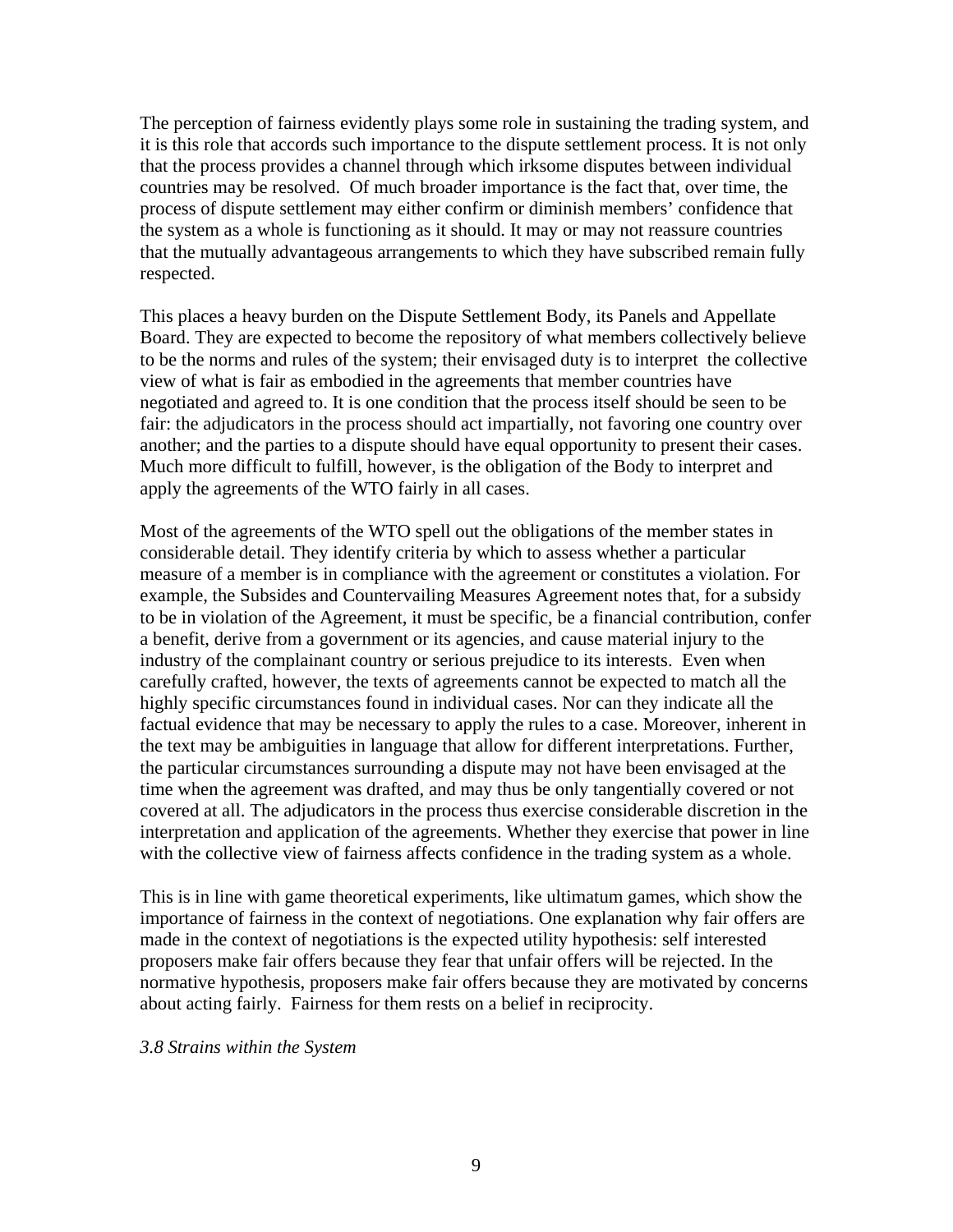There appears to be a broadly based consensus among trade economists and lawyers that the dispute settlement process has worked quite well since its inception in 1995. This is an important indicator of the health of the global trading system as a whole. It tells us that member countries are not only abiding by the DB rulings, but that they are willingly conforming to the rules of the WTO system as a whole. In this sense, the dispute settlement process is a cornerstone of the system. So long as disputes are, for the most part, seen to be settled fairly, the system retains the confidence of its members.

However, there are strains within the dispute settlement process that could constitute systemic threats. These have emerged out of the content of some of the disputes or from the dispute settlement process itself. Some of the major sources that have emerged to date include:

Interpreting ambiguities in particular WTO agreements, which for example may lead to divergent views about fair competition and, especially, where the line should be drawn between prohibited or actionable subsidies and other subsidies.

The accommodation of large and unforeseen changes in domestic economic or political circumstances through safeguards or anti-dumping

The boundary between national social preferences and WTO rules

Gaming of the dispute settlement process to press for the reform of agreements or to delay compliance with DB rulings

Resort to authorized trade sanctions that provoke tit-for-tat reactions and unproductively worsen trade relations.

## *3.9 Conclusions*

The dispute settlement cases included in Volume 2 provide evidence of the various strains to the system. The beef-hormone and GM products cases show how difficult it may be to deal with differences between the EU and US with regard to national social preferences and WTO rules. These cases also demonstrate how the resort to trade sanctions may be counter productive and worsen trade relations. The Kodak-Fuji film case raises issues of the interpretation and implementation of competition policies that may differ between nations. The banana case reflects the problems in dealing with trade preferences as compared to MFN tariff treatment, which is a pillar of the WTO system. Finally, the US steel safeguards tariffs and the Brazilian cotton cases are examples of how nations may "game" the dispute settlement process.

There are many additional dispute settlement cases involving WTO members besides those chosen to illustrate U.S. experiences in Volume 2 that are of interest and importance. There are fortunately some excellent sources of information on the cases available from websites maintained by the WTO (WTO.org), World Bank (WorldBank.org), and WorldTradeLaw.net.